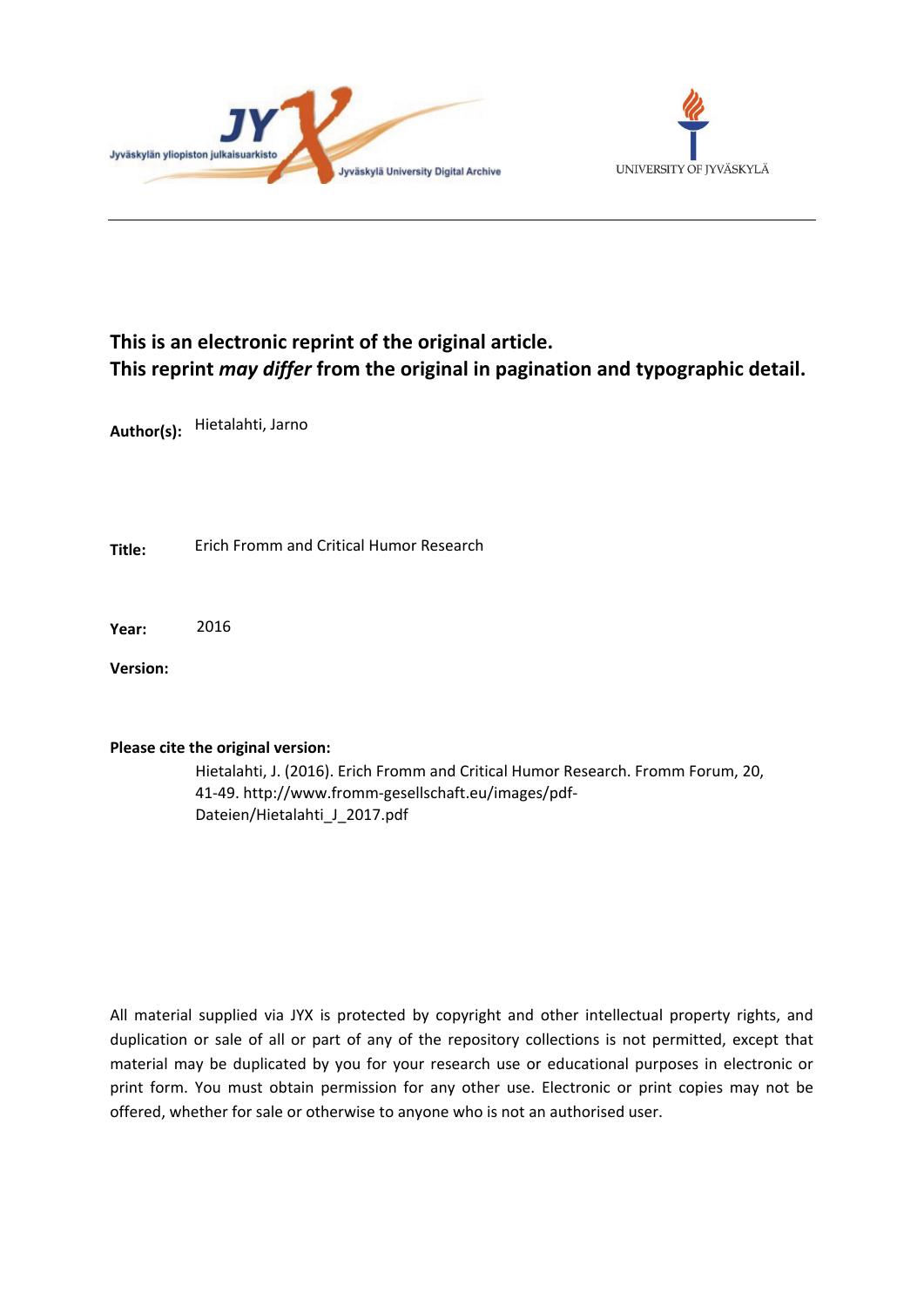

**Eigentum des Erich Fromm Dokumentationszentrums. Nutzung nur für persönliche Zwecke. Veröffentlichungen – auch von Teilen – bedürfen der schriftlichen Erlaubnis des Rechteinhabers.**

Hietalahti\_J\_2017

## **Erich Fromm and Critical Humor Research**

Jarno Hietalahti

"Erich Fromm and Critical Humor Research", in: *Fromm Forum* (English Edition – ISBN 1437-1189), 20 / 2016, Tuebingen (Selbstverlag), pp. 41-49. Copyright © 2017 by Dr. Jarno Hietalahti, University of Jyväskylä, SF-40600 JYVÄSKYLÄ, FINLAND, E-Mail: jarno.hietalahti[at-symbol]jyu.fi

#### **Introduction**

Humor and laughter are seemingly innocent and simple subjects of study: we all know what is funny (to ourselves, at least) and amusement, in general, appears to be something easy and enjoyable. We laugh when we feel like it, and that's it – why bother to dig any deeper, as the analysis would probably kill the joy? Indeed, to be a killjoy appears to be a severe sin in the contemporary world. If someone questions the humor of others and tries to understand the wider constellations into which humor and laughter fit, he is easily considered to be a bore.

<span id="page-1-0"></span>The previous passage brings us to the heart of Erich Fromm's humanistic, critical and social psychological thinking. Fromm offers a sane and fresh perspective on the cultural phenomenon of humor: following his scientific method, one has to go to the roots of the phenomenon and try to tear down the ideological veil around the assumed positivity of humor. Fromm's social criticism encourages us to examine the community of laughers. Why do people, in certain historical periods, laugh at certain topics, and ridicule certain phenomena? How do they relate to others with their laughter? If there is a shared passion for mocking the shortcomings of others, where does this striving come from? Why do we insist that humor is always innocent? These are the central social philosophical and psychological questions around Frommian humor research. *I suggest that humor should be seen in relation to the total character struc-* *ture*. Or, to put it other way, *the way one relates to and perceives humor is actually a character trait*.

For conceptual clarity, I understand the concept of humor as it is explained by incongruity theory; humor is always built on paradoxes. To put it another way, there is a conflict of cultural categorizations at the heart of humor. I consider the concept of humor as in a sense dynamic, as humor is always bound to concrete sociohistorical contexts. $<sup>1</sup>$  $<sup>1</sup>$  $<sup>1</sup>$  Thus, what is considered to</sup> be funny in one historical moment can be, say, tragic or incomprehensible in another. This theoretical position helps to understand why funniness is perceived differently between certain social groups; in a certain social setting a particular joke can be tremendously funny, and for others the very same joke can be just lowminded and not funny at all. This means that the incongruity of humor has to be recognizable and understandable, and the possibility of "getting" a joke is deeply rooted in the prevailing cultural context and how language is used within it.

Even though Fromm never studied humor explicitly, he refers to it through his written works and repeatedly questions widely shared assumption about laughter. My research, then, fills a gap among Fromm studies as well among humor research: previously, nobody has done systematic humor research based on Fromm's thinking. The mission is as follows: first, general

 $1$  I have argued for this position in Hietalahti 2016a.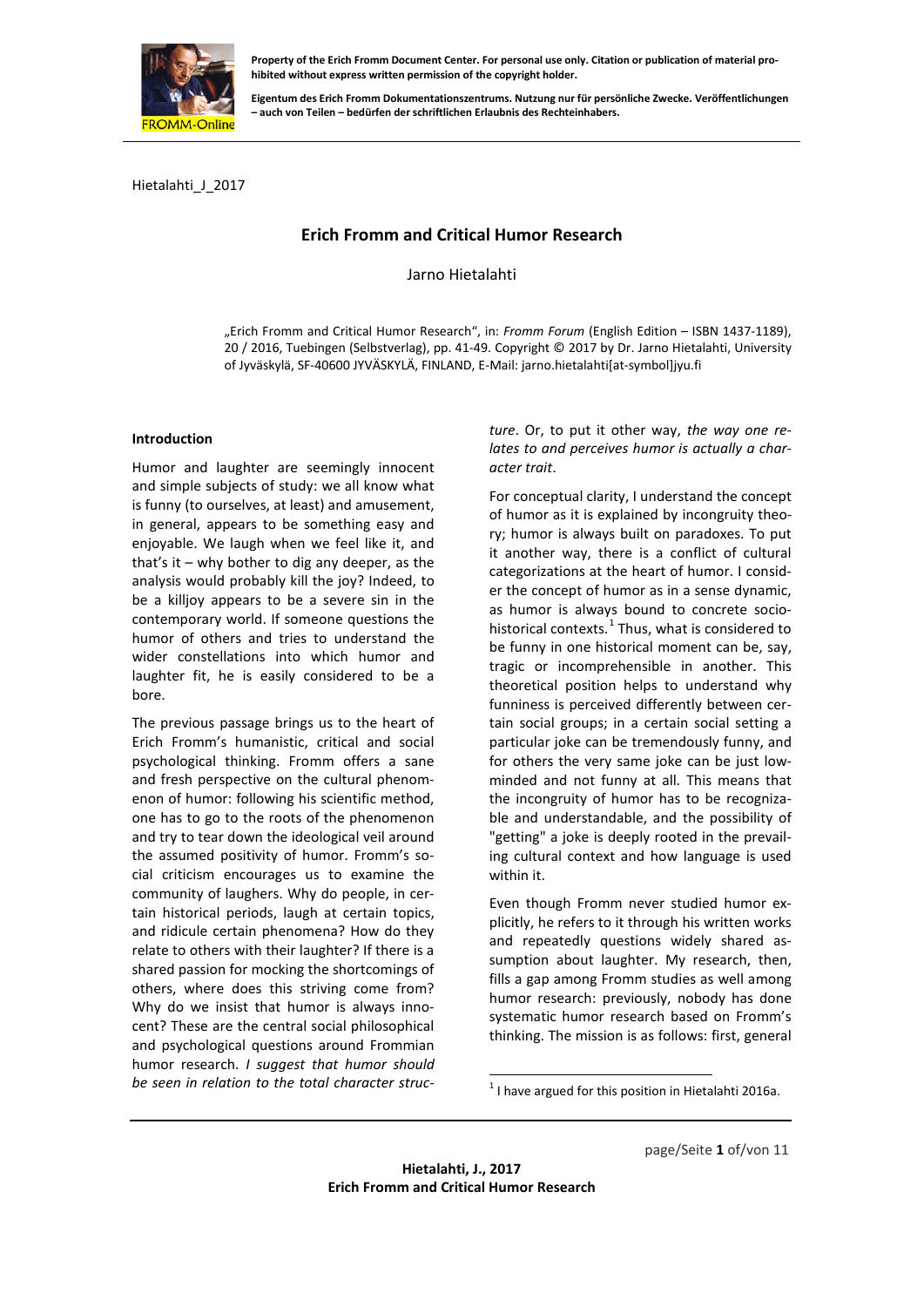

**Eigentum des Erich Fromm Dokumentationszentrums. Nutzung nur für persönliche Zwecke. Veröffentlichungen – auch von Teilen – bedürfen der schriftlichen Erlaubnis des Rechteinhabers.**

positive assumptions about humor and laughter must be critically examined. This can be done by showing how humor can go wrong (in an ethical sense). After this criticism, the Frommian task is to find possibilities of humor being life-affirmative and productive (in Fromm's way of using this term). This article is based on research I concluded during my Fellowship period at the Erich Fromm Institute Tübingen (November 2014 – November 2016). The essential mission is to put humor in its context: that is, humor has to be evaluated in relation to the basic questions of humanity proposed by Fromm.

#### **1. Humor and Humanity**

If one were to choose just a couple of phenomena which appear to belong explicitly to the human manner of existence, humor would indisputably be one of them. Some animals do laugh and play, but still human beings appear to be unique in that it is not an exaggeration to say that humor penetrates all spheres of social and cultural life. Technically, there is nothing one cannot joke about as humor is about contradiction. Every human conceptualization can be presented in an incongruent way compared to something else – the possible humorous cultural combinations are infinite. Actually, Fromm considers humanity in its totality to be an absurdity: due to our existential conflict between the animal sphere (we are, in any case, beings of nature, too) and human rationality (we are the only animals, according to Fromm, who are self-conscious), we are freaks of the universe. We are ridden with paradoxes in our cultural spheres as well as in an existential sense. (See e.g. Fromm 1947a.) A Frommian theory of humor starts by asking what it means to be a human being, and how humor is related to this question.

So, to understand humor – of course, not only in the sense of what appears to be amusing but to grasp the meaning of humor – demands that we have to understand humanity, and because of this, socially critical humor research can be located under the banner of philosophical anthropology. Fromm argues that the very essence of humanity is based on the paradoxical situation described above, which is the cause of existential needs shared by every human being. These needs, such as the need for relatedness, the need for identity, and the need for a frame of reference, must always be answered in a unique historical and cultural setting (Fromm 1962a, pp. 133-139). I believe that the social significance of humor can be understood when humor is analyzed in relation to these human needs.

The essential problem then is how these human needs can be fulfilled in the best possible way; in other words, we need to study what constitutes a good life. Fromm does not believe that one can give fixed, universal answers to this question but there are certain general guidelines which can be applied here. Fromm argues for a productive or *biophilic* stance on life: humanity is about growth and a positive relatedness to each other in which one remains a unique individual but also finds a new harmony with one's fellow human beings. This kind of approach to life is not about having or possessing as much as possible but instead of *being*. It is based on the faith in humanity, love in its broadest sense, and other high humanistic values, such as freedom and dignity. (See Fromm 1947a; 1962a; 1976a.) These are the guidelines in relation to which also humor has to be evaluated.

Now, there is plenty of humor research which emphasizes how people laugh more easily when in social situations; and, vice versa, the amount of laughter decreases when we are in solitude (see Provine 2000, pp. 44-45). As Henri Bergson (1913, pp. 5-6) puts it, laughter is always laughter of a group and necessarily shared. Generally it is interpreted that this sharedness of humor and laughter makes them positive features in human life. Laughter brings people together, and if we are able to perceive amusing contradictions of the world in a similar manner, then there is at least something similar in our worldviews. One could conclude that humor and laughter are expressions of the so-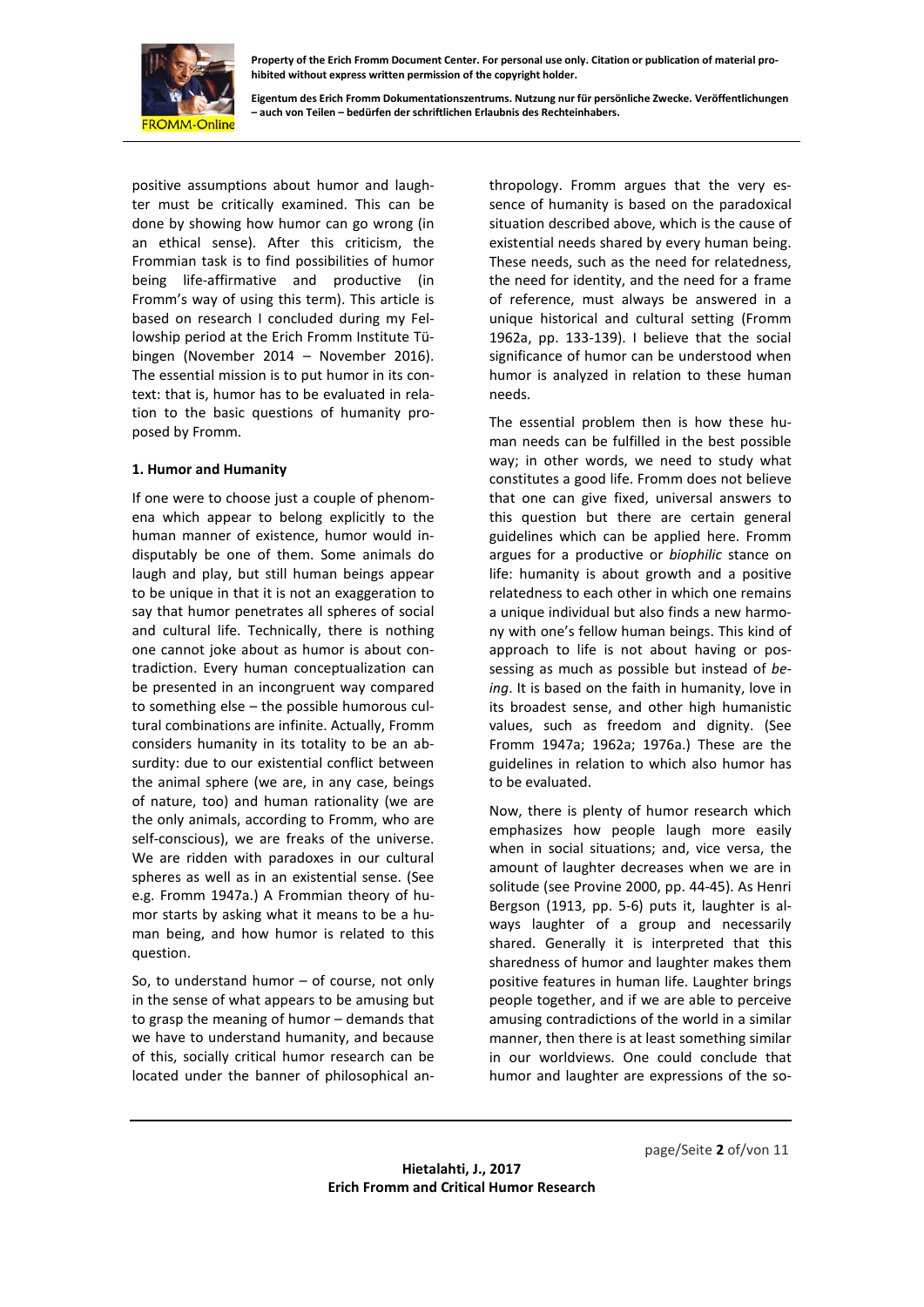

**Eigentum des Erich Fromm Dokumentationszentrums. Nutzung nur für persönliche Zwecke. Veröffentlichungen – auch von Teilen – bedürfen der schriftlichen Erlaubnis des Rechteinhabers.**

cial fact that one is not alone in the world.

On the most superficial level, all this sounds rather good. As Fromm puts it, we cannot bear to be alone and completely unrelated to other human beings (Fromm 1947a, p. 31); a complete isolation leads to insanity, and to be insane is basically same as to be dead. Thus, a shared moment of fun and amusement offers a glimpse of hope – it symbolizes a moment of togetherness. In this respect, it is no wonder that contemporary humor research highlights from time to time how humor enhances one's worth in the relationship markets (see Butzer 2008) and how one should laugh every chance he or she gets (see Seppälä 2015).

However, Fromm's social criticism always questions the quality of relatedness; one has to evaluate the quality of people's relations to each other based on humanistic values. Fromm is quite clear that there are non-productive, or even harmful, ways to be related to each other; such as sadistic, authoritarian, and masochistic forms of relatedness (see, e.g., Fromm and Maccoby 1970b). Instead, it is essential to base the relationship between people upon a lifeaffirmative stance (see Fromm 1973a about biophilic principles) which admits the equality and uniqueness of every single human individual. In this type of relatedness, people are not treated as a means to something but, following Kantian principles, they are ends in themselves. These principles also extend to humor. To understand the social and cultural significance of humor and its effects on humanity, it is essential to ascertain whether humor respects basic humanistic ideals. In this philosophical and social psychological task, Fromm's concept of social character is of utmost importance.

#### **2. Social Character and Humor**

Fromm stresses that throughout one's life, one has to answer the question of how to overcome separateness: how to find a connection with others and with nature. He states that one has to give the answer with one's total personality, that is, as a human being "who thinks and dreams, who sleeps and eats, who cries and

laughs". (Fromm 1991f, p. 6.) According to Michael Maccoby, Fromm believed that the sense of humor is an emotional equivalent to a person's cognitive sense of reality (Maccoby 2009, p. 143). This means that the way we are related to the world has crucial effects on our sense of humor, and reciprocally, our sense of humor reflects the way we relate to others.

Fromm's character typology can be fruitfully applied to humor research, too. Fromm himself noted that in his time, laughter appeared to be in some sense *false*; beyond friendly smiles he found other, not as friendly attitudes. (See Fromm 1941a; 1947a; 1973a.) If humor is supposed to be an intimate expression of connection between individuals, it appears curious that people react violently to what is supposed to be funny; one needs only think about the tragic aftermath of the Jyllands Posten Muhammad cartoons in 2005-2006, or the murderous terrorist attack against Charlie Hebdo in 2015. The assumedly innocent nature of humor has been questioned recently in the most horrible manner (for a closer analysis of the Charlie Hebdo tragedy, see Hietalahti et al. 2016). Fromm observed that humor, laughter and smiles can be used to highly selfish ends. When a salesperson smiles, his or her smile is probably based on the principle of consumption, or when a sadistic person laughs, his fun comes at the expense of others' – even if unconsciously (see Fromm 1973a). It appears that mirth stems from various sources; and not all of them are acceptable.

Now, Fromm's research on different social character orientations helps to understand the various passions behind humor and laughter. The leading premise is that shared sense of humor helps people to cope with each other; humor and laughter further adaptation to social, cultural and economic conditions. However, at the same moment – as humor is a dynamic feature – what is funny for one may be offensive and hurtful for others. From this it can be concluded that among different social groups humor enhances different emotional attitudes; it can promote hostility, friendliness, indiffer-

page/Seite **3** of/von 11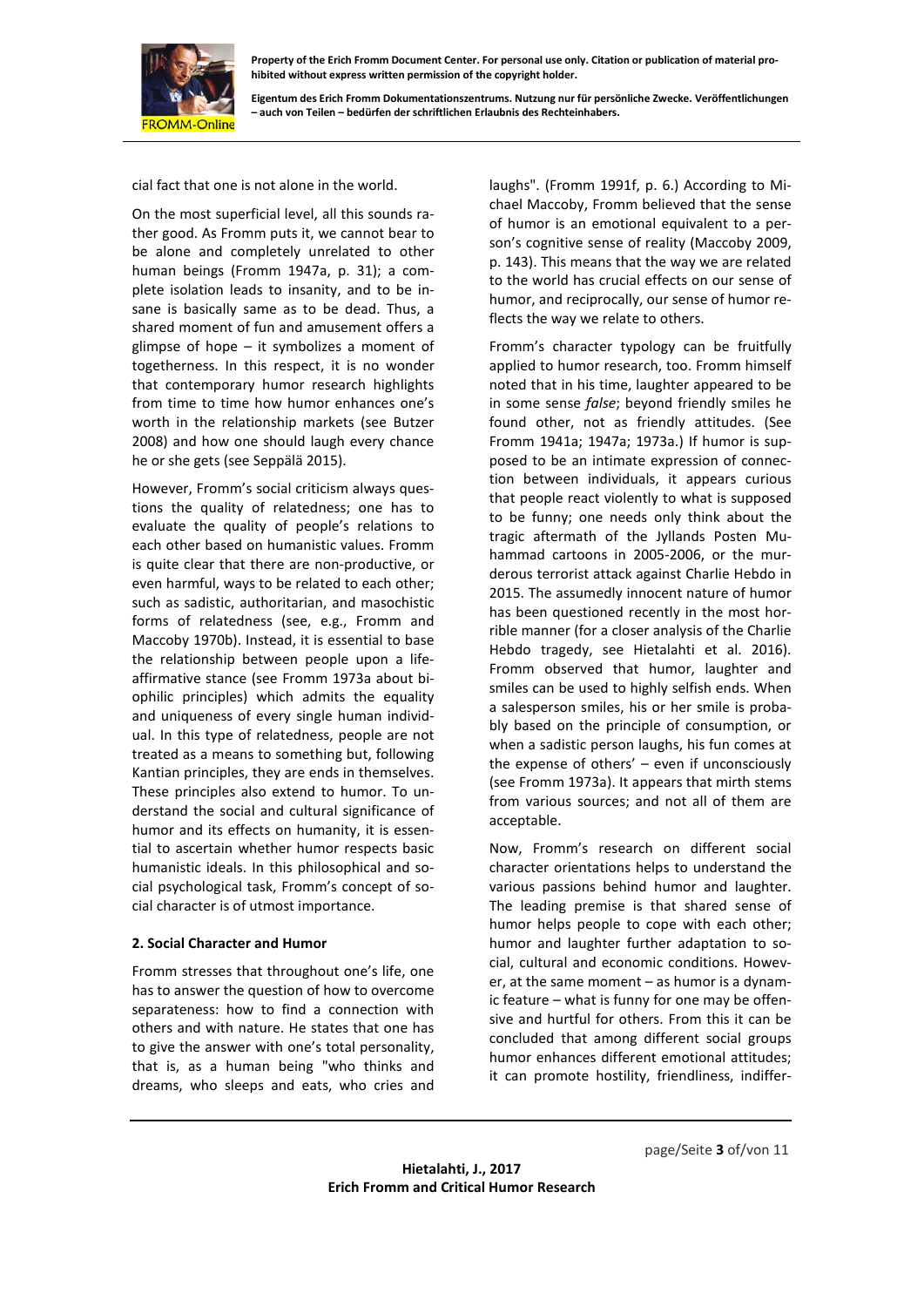

**Eigentum des Erich Fromm Dokumentationszentrums. Nutzung nur für persönliche Zwecke. Veröffentlichungen – auch von Teilen – bedürfen der schriftlichen Erlaubnis des Rechteinhabers.**

ence, openness, etc. The crucial thing is, of course, to ask, in relation to what? Following Fromm, the question about humor should be, then, what the basic attitudes are behind humor. Next, I offer brief analyses of three different character orientations explicated by Fromm and how they can be applied to understand different orientations towards humor (and to others via humor).

*Marketing orientation*. This way of relating to oneself, the world and to others is based on a worldview through which everything and everyone is evaluated as a commodity. For this kind of character, everything is up for sale or trade, including personal relationships and smiles, and this kind of personality understands even human relationships on the basis of exchange value. People of this type are extremely flexible. Instead having a clear core, Fromm argues, there is a lack of permanency, as everything is sellable in the terms of the prevailing market system. (Fromm 1947a, pp. 50-57.) I add that for this kind of character, humor is also based on the idea of flexibility and on the demands of the current situation. For him or her, jokes and laughter are commodities to be exchanged, and this type considers humor to be a tool for selling even his or her personality. The very general idea of 'humor sells' reflects the above described tendency in everyday life, and there are studies which suggest that humor makes one more approachable in social relationships (see Graham 1995).

*Sadistic characters*, on the other hand, are guided by the striving for control and power. Sadistic personalities do not necessarily want to inflict pain but are rather interested in transforming other human beings into things that can be handled and manipulated according to the sadist's own wishes (Fromm 1973a, p. 488). This idea fits well with the claim that we laugh when we feel ourselves superior to others. This can be manifested in a sudden reaction (as Thomas Hobbes [1651] classically describes laughter), or it may be a deliberate attempt to subjugate others via ridiculing and shaming in the form of humor. If something or someone is

ridiculous, it means – for a sadistic personality – that the object of laughter is worthless at least in some respect. This general sadistic tendency, connecting ridiculousness with worthlessness, is a relatively general trait among certain groups, and even though this presentation lacks empirical data on the subject matter, this hypothesis can be verified by empirical studies (see e.g. Zeigler-Hill et al. 2016). The guiding principle in sadism, as Fromm writes, is "the passion for unrestricted power over another sentient being." (Fromm 1973a, p. 38) I suggest cruel mockery against, say, minorities fits well within this framework.

The most humane way to relate to others and to oneself, is through what Fromm calls a *productive character orientation*. It refers to "a fundamental attitude, a mode of relatedness in all realms of human experience" (Fromm and Maccoby 1970b, pp. 94), or in a more poetic form, this type of personality "gives soul to that which surrounds him. The productive person gives birth to his own faculties and gives life to persons and to things" (loc. cit.). This type of character, then, does not base his humor on selfishness but rather he is sensitive to himself and to others even in his laughter. As Fromm describes, "What matters in the productive attitude is not its particular object, which may be people, nature, or things, but rather the whole approach. The productive orientation is rooted in the love of life (biophilia). It is *being*, not *having*" (loc. cit.) In my interpretation, humor, for this type of personality, is not a tool for anything, but an expression of productive relatedness. Humor is a joyful acknowledgement of categorical anomalies but not in the sense that others are considered to be ridiculous *and* worthless; instead the plurality, commonalities and differences between people can be considered as a reminder of the total humanity and its versatile nature. In Fromm's view, the totality of human existence is an absurdity (Fromm 1990a, p. 77) and we are freaks of the universe (Fromm 1947a, p. 28), and the productive character reflects this insight in his humor. This character orientation accepts the totality of the human condition, and understands that every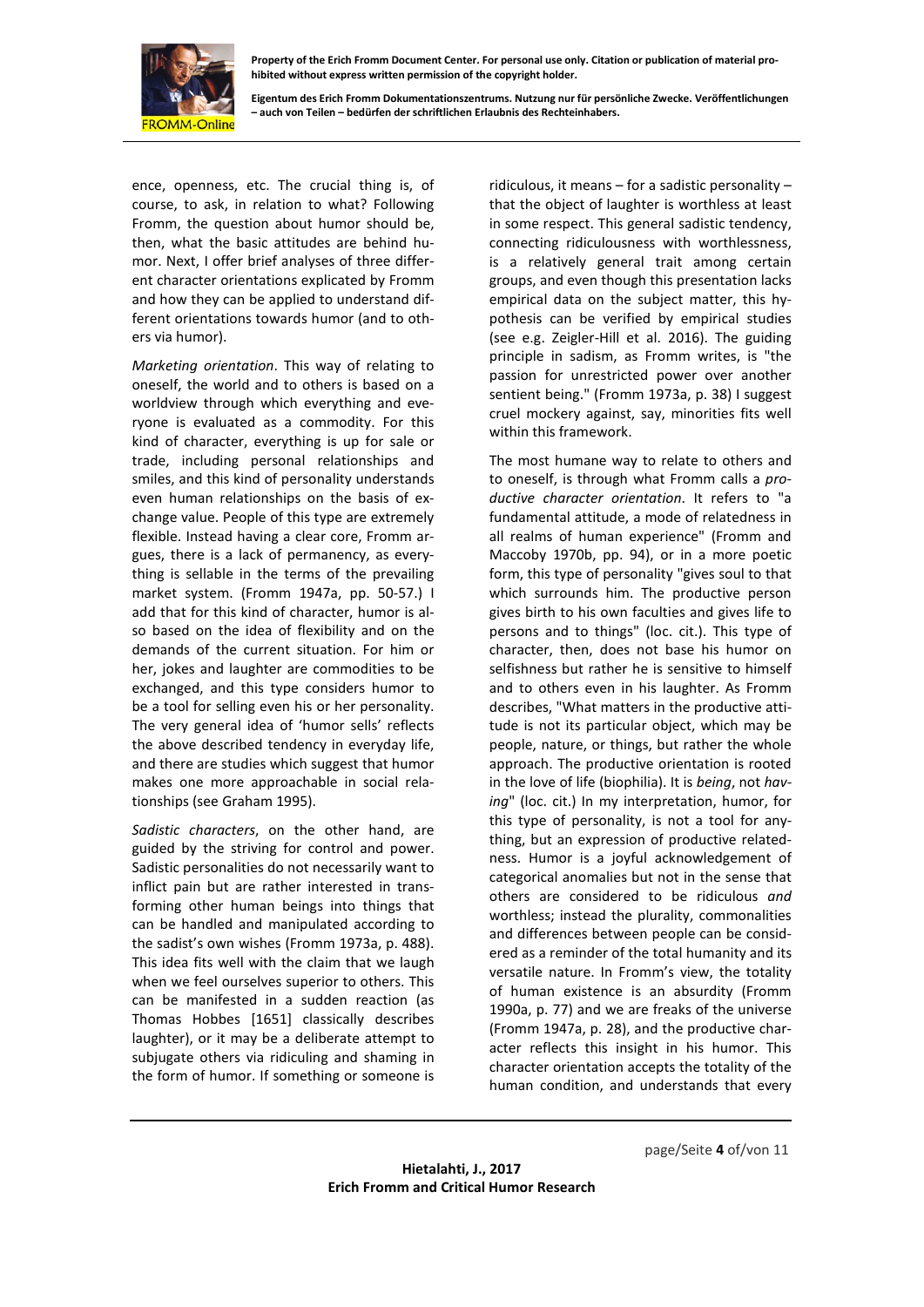

**Eigentum des Erich Fromm Dokumentationszentrums. Nutzung nur für persönliche Zwecke. Veröffentlichungen – auch von Teilen – bedürfen der schriftlichen Erlaubnis des Rechteinhabers.**

individual shares the basic paradox of humanity. Life may be an absurdity but at least we are all in the same boat; so, humor and laughter are not tools of separation, but sparkling moments of joyful relatedness and aspects of sharing.

These brief illustrations describes how there are fundamental differences between the ways different individuals relate to humor and to others via humor. In short, humor can be, for instance, a form of selling oneself, or a tool to hurt and oppress others, or, it can be a lifeaffirmative way to be related to others. It is essential to underline that individuals and societies are not always aware of their own forms of relatedness; Fromm says throughout his written works that these forms of relatedness are often latent aspects of personality. Fromm's genius is to proceed from an individual unconscious to the *unconscious of the society* by which he refers to

that repression of inner reality which is common to large groups. (...) Naturally the contents of the social unconscious vary depending on the many forms of social structure: aggressiveness, rebelliousness, dependency, loneliness, unhappiness, boredom, to mention only a few. The repressed impulse must be kept in repression and replaced by ideologies which deny it or affirm its opposite. (Fromm, 1981a, p. 36)

This aspect is essential if we are to solve, say, the public and academic dispute over controversial humor; Fromm's position offers an insightful perspective on, for instance, debates about the relationship between humor and freedom.[2](#page-5-0) Next, I will discuss how the freedom of humor should be conceptualized from a humanistic perspective.

#### **3. Humor and Freedom**

Among comedians, academics and the wider

public, there appears to be a general assumption that humor should not be restricted. As humor is often seen something non-serious and socially appreciable, and laughter as a positive force in life, this general position is understandable. Often humor is thought to be the last base of freedom, and that there is nothing one could or should not joke about. In this perspective, humor and freedom go hand in hand (e.g. Morreall 1983). However, as international humor research has shown, there are plenty of examples of how humor can be oppressing and hurtful. It has been claimed that there are topics which are so awful that one should not joke about them (see Morreall 1987 for ethics of humor). Also, there are repeatedly conflicts around harsh humor; others claim that their amusement cannot be restricted because some other people feel offended. Repeatedly the public discussion returns to the theme of whose emotional reaction is justified or right. These discussions, in the end, are about the right to feel amused or offended, and this conflict is based on the assumption that there is one right answer to the problem. I believe Fromm's thinking offers a novel way to analyze these cultural contradictions, and to reformulate the whole problem. This, then, helps to go the roots of the problem and brings us a step closer to solving the prevailing cultural contradiction.

Defenders of humor claim that humor is a high manifestation of freedom of speech, and this freedom should not be limited by any means; thus, humor should not be curtailed. These arguments were once again present, for instance, around Donald Trump's presidential campaign in 2016. Trump's election had a strong symbolic significance: his triumph was a signal that it is now more acceptable to publicly express sexist, racist and hostile humor – those who disagree are said not to have a proper sense of humor and to be bores. I do not claim that this position is right or praiseworthy, but instead, consider the popularity of Trump's campaign as a clear indicator of the current prevailing social

<span id="page-5-0"></span> $2$  For a more detailed take on the subject matter, see Hietalahti 2015a and Hietalahti 2016b.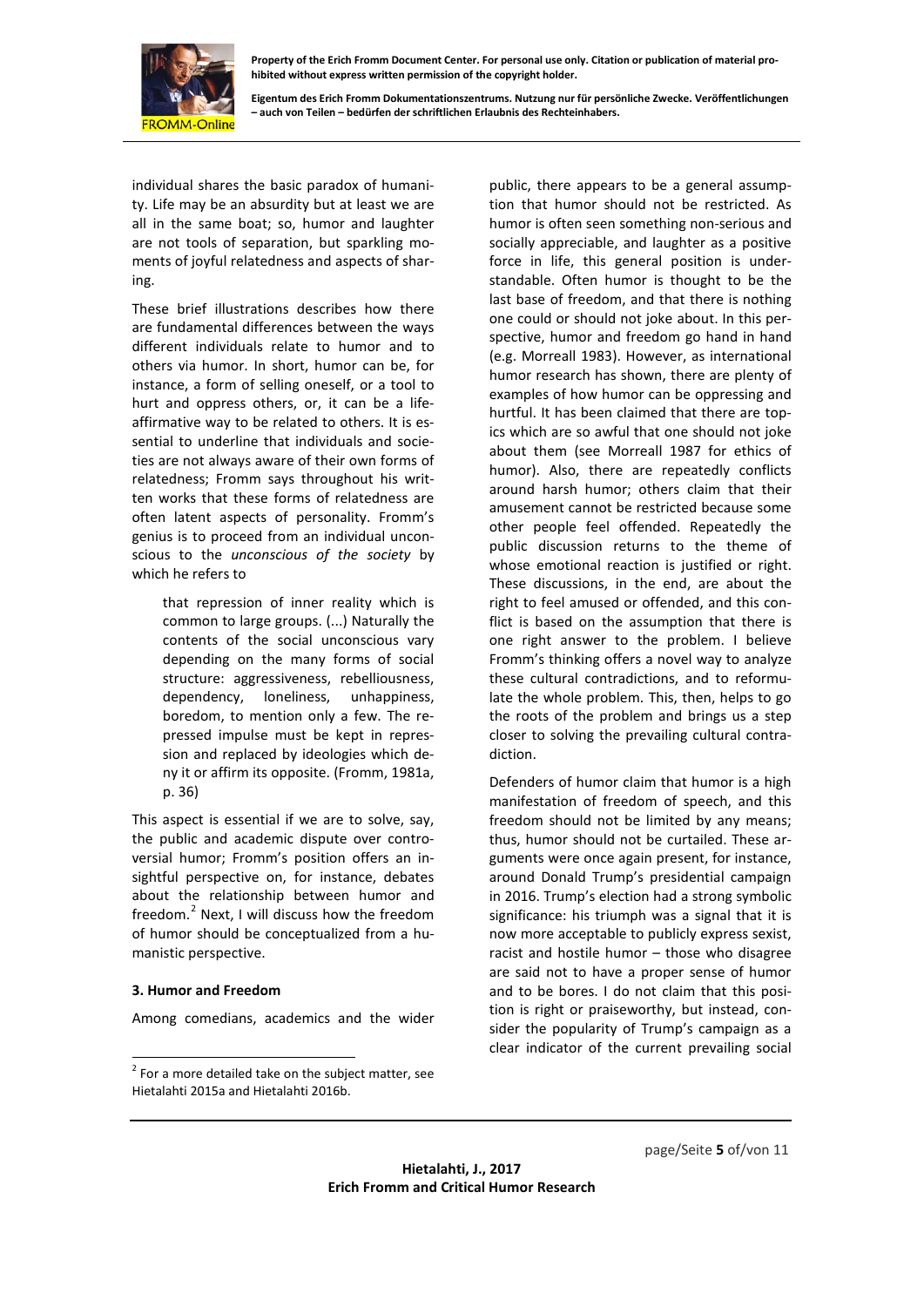

**Eigentum des Erich Fromm Dokumentationszentrums. Nutzung nur für persönliche Zwecke. Veröffentlichungen – auch von Teilen – bedürfen der schriftlichen Erlaubnis des Rechteinhabers.**

#### character.<sup>[3](#page-6-0)</sup>

Historically speaking, the roots of humor (in the form of comedies) are said to have arisen in violating norms; comedy was apparently born alongside with worship of Dionysus, the god of wine and ritual madness. In his ritual worshipping, rules were twisted and broken, and accompanied with laughter. (Alho 1988.) In this aspect, breaking boundaries appears to be funny, and this tendency is still present in modern comedies. For example, one of the guiding ideas of the animated comedy series *South Park*  (1997ff.) is that it *laughs at everything*. South Park can be labeled as black humor as it aims to break every existing boundary; nothing is too sacred for South Park to ridicule. This kind of black humor calls into question, as James Nagel (1974, p. 51) puts it, the sanity of the current world and our commitments to it. There are both academics and comedians who believe that challenging the limits of morality is an essential aspect of humor (see e.g. Gray et al 2009), and it has been claimed that all humor is at bottom black (see O'Neill 1983, pp. 79-80).

Following Fromm, to understand the social and cultural significance of controversial humor, it is necessary to examine the underlying motives of the joker, as well as the values shared by the audience. These latent aspects of personality are more important than, say, the legal formulations of free speech when analyzing the profound essence of humor. $4$  As Fromm (e.g. 1964a) clearly shows, even freedom of speech has to be contextualized; an absolute and unlimited freedom of speech easily becomes a social shackle, or even 'unfreedom', if it is idolized and used, for example, to promote oppression or inequality. Indeed, freedom in general has to be understood as a socially constructed feature. Fromm's basic claim is that we cannot be free without other people because we are essentially social creatures. Therefore, a mere

Fromm's co-worker Michael Maccoby remembers some of Fromm's favorite jokes. Evidently, as Maccoby elaborates in our personal exchange, Fromm told many jokes with a bite. I am happy to share two of them here:

The economy of Czechoslovakia was ruined, and the Minister of Finance in trouble. No salvation was to be found and the state was basically in bankruptcy. As the minister himself could not find any kind of solution, he asked, if it was possible to find somewhere some wise man who could help them in this disastrous situation. One of the advisers of minister uttered that just outside Prague there should be a Rabbi, who is supposed to be a particularly wise man. Perhaps he could help?

In the moment of despair, the minister decided to act. He conducted an official convey and traveled to meet the Rabbi. Finally, they arrived at the destination, and the minister, after all the official introducing, explained the situation. Humbly he asked if the Rabbi had any idea how the problem could be solved. The Rabbi thought for a moment and announced that he saw two possible solutions: a natural and a supernatural one. Well, what is the natural solution, asked the minister?

"The natural solution, obviously, is that the Messiah arrives and transforms the whole world to an Earthly Paradise. And, at the same moment, the financial troubles of Czechoslovakia will be gone."

"Mm ... right ... Well, what is the supernatural?"

"You try to do it."

 $\infty$ 

During the communist period, and old Jew in Prague gets permission to emigrate to Israel. A year later he is back and asks again for permission to go to Israel. 'What is this?', asks the authority. The man answers, 'It is impossible living here and it is impossible living there. But the trip is wonderful.'

negative freedom (freedom from) is never enough, as we have to develop towards posi-

<span id="page-6-0"></span><sup>&</sup>lt;sup>3</sup> Unfortunately, I am unable to discuss this aspect here in further detail; the analysis has to be left for later articles.

<span id="page-6-1"></span><sup>4</sup> Of course, freedom of speech is highly important, but it has to be analyzed from a wider perspective.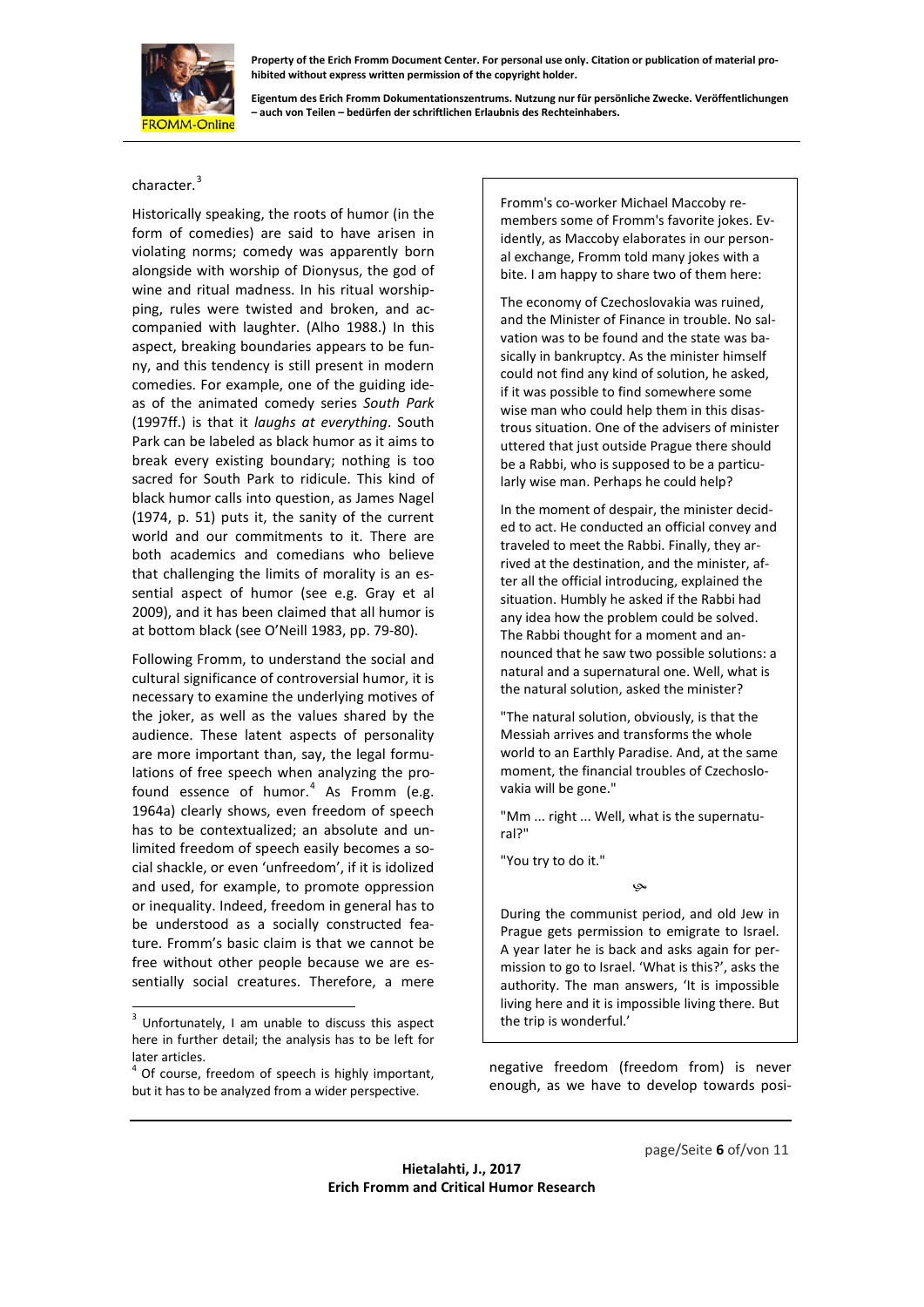

**Eigentum des Erich Fromm Dokumentationszentrums. Nutzung nur für persönliche Zwecke. Veröffentlichungen – auch von Teilen – bedürfen der schriftlichen Erlaubnis des Rechteinhabers.**

tive freedom (freedom to); that is, to be free to live as human beings (Fromm 1941). Inspired by A. S. Neill, Fromm notes that freedom is not a license; we misunderstand freedom if we think that it means that we are allowed to do or say whatever we wish (Fromm 1960). Instead, it has to be asked, on what latent aspects of personality one's sense of humor is based. That is to say, we have to be free to evaluate our own humor. I believe his concept of disobedience is of great help in this respect.<sup>[5](#page-7-0)</sup>

As it has been noted, there is a clear cultural tendency that humor can be disobedient, for instance, towards socially shared moral values. That is to say, offensive humor is something which does not obey the idea of dignity or respect towards others. Fromm states that disobedience is a dialectic concept, which means that disobedience includes the possibility of obeying. Thus, disobedience is an act of resisting something but at the same moment and in the same act standing up for something else. In Fromm's humanistic framework, disobedience

is an act of affirmation of reason and will. It is not primarily an attitude directed *against* something, but *for* something: for man's capacity to see, to say what he sees, and to refuse to say what he does not see. To do so he does not need to be aggressive or rebellious; he needs to have his eyes open, to be fully awake, and willing to take the responsibility to open the eyes of those who are in danger of perishing because they are half asleep. (Fromm 1981a, p. 48.)

Fromm's idea of disobedience includes both the capability to affirm and to reject, and a disobedient individual is someone who "can say 'no' because he can affirm, who can disobey precisely because he can obey his conscience and the principles which he has chosen." (Fromm 1981a, p. 46.) This formulation presents a clearly distinct position from that of unlimited "negative freedom". Following Fromm's

<span id="page-7-0"></span> $5$  I have analyzed extensively the relationship between disobedience and humor in Hietalahti 2016b.

idea, humor should not just rebel against everything possible without any conviction but instead, an object of humor needs a contrast, something that is taken seriously. Therefore, the common claim that we must be able to laugh at everything everywhere at all times is implausible. Fromm emphasizes that often there are motives which may not be clear to the agent himself: "a person, even if he is subjectively sincere, may frequently be driven unconsciously by a motive that is different from the one he believes himself to be driven; that he may use one concept which logically implies a certain meaning and which to him, unconsciously, means something different." (Fromm 1941a, pp. 66-67.) The central idea is that different kinds of rationalizations should not necessarily be taken at face value; a humorist may well say that he is defending some high value, such as free speech, but his deeper motivation may be something different. As Fromm remarks, it is hard to evaluate whether the given explanation is a mere rationalization or a profound conviction "by determining the logicality of a person's statement as such, but we also must take into account the psychological motivations operating in a person. The decisive point is not *what* is thought but *how* it is thought." (Fromm 1941a, p. 193.)

Fromm adds: "However unreasonable or immoral an action may be, man has an insuperable urge to rationalize it, that is, to prove to himself and to others that his action is determined by intelligence, common sense, or at least conventional morality." (Fromm 1981a, pp. 11-12.) So, even though a humorist may personally believe that his or her humor is good and it offers some kind of redemption from social shackles, humor has to be evaluated from a wider perspective. Thus, it is necessary to ponder the ideas and values on which humor is built. If there is hatred towards the other beyond jokes and laughter, or if fun springs from selfishness and is based on a wish to oppress certain minorities, it is possible to claim that this kind of humor is not as revolutionary as advertised. Offensive humor is often said to be critical and *liberating* (see Martin 1998, p. 41;

page/Seite **7** of/von 11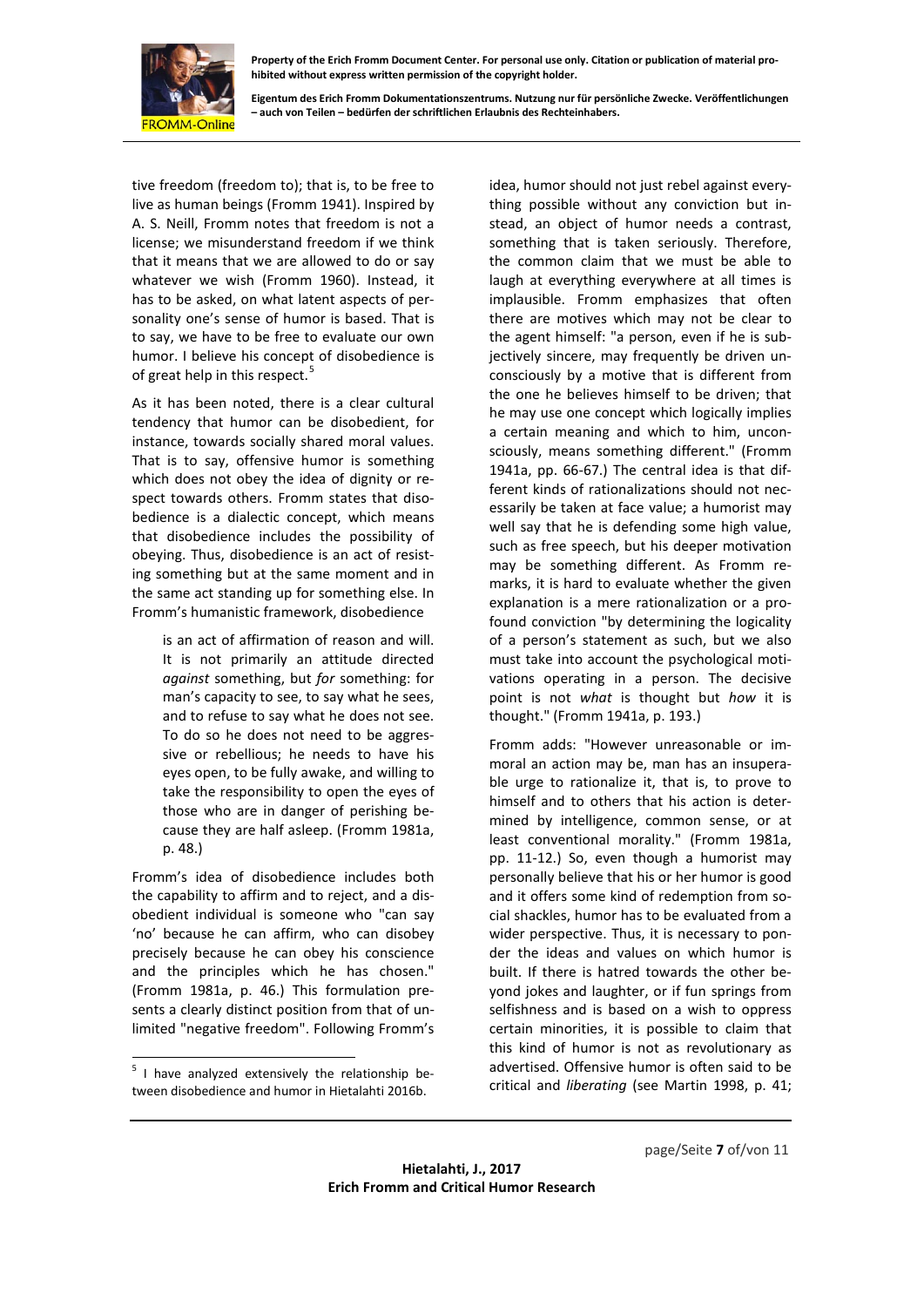

**Eigentum des Erich Fromm Dokumentationszentrums. Nutzung nur für persönliche Zwecke. Veröffentlichungen – auch von Teilen – bedürfen der schriftlichen Erlaubnis des Rechteinhabers.**

Mindess 1971, pp. 67-70); however, the claimed liberation needs to be taken under critical scrutiny – liberation from what? As Fromm points out: "we are fascinated by the growth of freedom from powers *outside* ourselves and are blinded to the fact of *inner* restraints, compulsions, and fears, which tend to undermine the meaning of the victories freedom has won against its traditional enemies." (Fromm 1941a, p. 105). Fromm links the idea of freedom to other human values, and from that combination it should be asked: What are the basic values from which humor stems? What does it advocate? How does it treat humanity in general? What are the goals of humor?

#### **4. The Possibility of Humane Humor**

There have been some attempts to formulate certain moral principles of humor. For instance, Emily Toth has formulated the first rule of humane humor according to which one should never "make fun of what people cannot change, such as social handicaps, race, sex, or physical appearance" (Toth 1981, p. 783). These kinds of claims aim, generally, to good. It is possible to carry on this line formulating other rules, like, "Joke about your own gender or ethnic group, but no other", or, "do not mock other's sufferings", or, "there has to be temporal and psychological distance before making fun of a tragedy". Despite the possible ethical attitude behind the above mentioned moral principles of humor, they are problematic as they do not take into account the dynamic aspect of humor. I believe that there can be truly humanistic humor that might offend someone and target certain qualities that are quite unchangeable. Also, the most brilliant humorists are able to handle even "forbidden topics" in a humane manner. Still, I believe, humor cannot be just about shocking for the sake of shock. If humor is designed to rattle the cage of morality and hypocrisy, the apparent question is: for what reason?

It is central to try to understand the principles on which humor is eventually based. Obviously, humor can be used to trample upon humanistic

ideals, and it can be a tool for oppressing, for example, minorities (Lewis 2006). But then, aggressive humor can fight for humanistic ideals. In these cases, humor can be a means to improve life, and to stand against dehumanizing practices and authorities (Gouin 2004). Following Fromm, humor should be understood in relation to the prevailing character matrix, and this is the central feature if one is to analyze what can be found beyond jokes and laughter. In a Frommian framework, humor may be a specific form of disobedience, but it cannot be about rebelling against everything. Instead, humor has to be based on something. The ultimate goal of humor cannot be the demolishing of all external restrictions on humor.

The ideal of humane humor can be explicated by comparing *the modes of having and being*. They describe two alternative ways to relate to reality. In the so-called having mode all that matters is property, and the guiding principle is that almost anything can be owned. This includes ideas and qualities, personal relationships, and so forth. In this mode, well-being and happiness are achieved by possessing as much as possible. (Fromm 1976.) Humor, I add, is one object of possible property in this mode. Be it an analytical study, concocting a joke, or possessing a sense of humor, everything is considered as property.

In the being mode, in opposition, the central aspect is to "renew oneself, to grow, to flow out, to love, to transcend the prison of one's isolated ego" (Fromm 1976a, p. 111). In this mode, humor is not something to be captured by words, and this holds for both analytical studies and humorous experiences. Fromm explains: "In the structure of having, the dead word rules; in the structure of being, the alive and inexpressible experience rules" (Fromm 1976a, p. 112). Thus, humane humor is an immediate expression of productive or biophilic relatedness.

I suggest that humane humor, in the light of Fromm's premises, is not canned or packaged. Instead, it rejoices in the moment, spontaneously. In this "being type of humor" it is not

page/Seite **8** of/von 11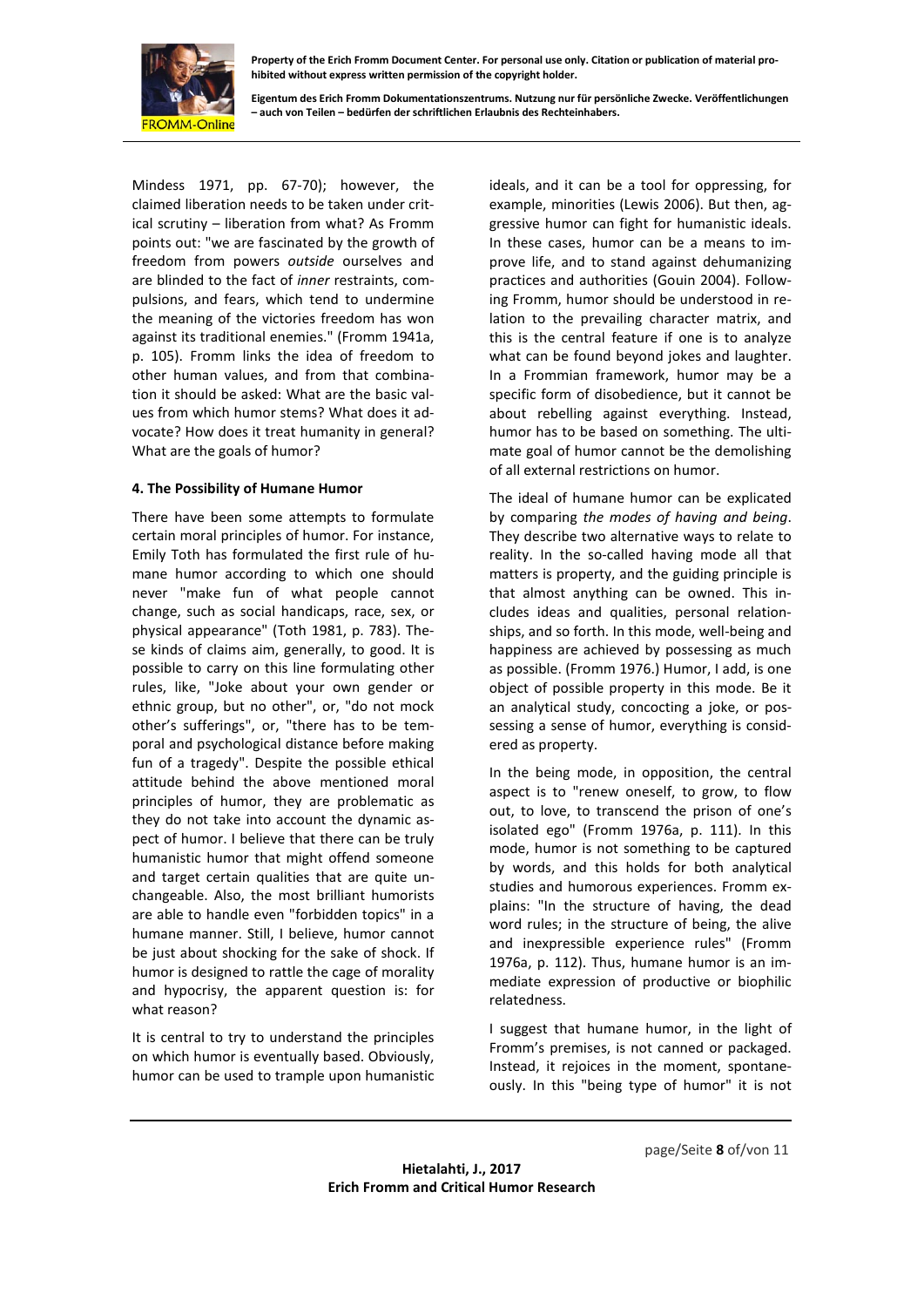

**Eigentum des Erich Fromm Dokumentationszentrums. Nutzung nur für persönliche Zwecke. Veröffentlichungen – auch von Teilen – bedürfen der schriftlichen Erlaubnis des Rechteinhabers.**

necessary to be a great joke teller. Instead, humorous sights and spontaneities take a central role. It is immediate and unselfish. Humor happens in a moment, and disappears just as quickly. This combination of funniness and joy is hard to store for later usage (or retelling) as it can never be fully repeated. Still, it leaves its mark and has an impact on everyone who experiences it. This kind of humor does not have to be anything grand. What Fromm writes about tenderness can be paraphrased to describe humane humor: it is not "self-propelling, it has no aim, it has no end. Its satisfaction is the very act itself, in the joy of being friendly, of being warm, or considering and respecting another person" (Fromm 1994a, p. 129). What Fromm writes about life, also holds for humor: "I think nothing in life is repeated, only mechanical things can be repeated" (Fromm 1991a, p. 56).

The connection between humanistic thinking and humor is vital: humor is not outside humanistic thinking, and even humanistic thinking has room for humor. Fromm himself saw humanistic possibilities in humor, and he was highly impressed by Charlie Chaplin's movies as they express loving relatedness to another person and love for humanity "to an exceptional degree" (Fromm 1991b, p. 67). Fromm especially praises *The Great Dictator* (1940) which "ended with one of the most moving speeches I have ever heard" (Fromm 1991b, p. 56).

Humanistic humor does not mean that one could not consider some immoral story funny. Humor always surprises us to some extent, and sometimes we find ourselves laughing at others' misfortunes perhaps without even realizing what we are laughing at. The demands of humanism should not be taken as a burden which restricts individual freedom to joke and laugh. Instead, as Fromm himself interprets the Jewish law collection *halakhah*, it points to a meaningful way of living (Fromm 1966a, p. 192). Certain fixed claims about what can and cannot be laughed at are, eventually, narrow and do not reach the essence of humane humor. I believe that humane humor is not a technical, measur-

able quality. What Fromm writes about brotherly love or love for neighbor and stranger, is applicable also to humor. This form of love "is based on the experience that we are all one. The differences in talents, intelligence, knowledge are negligible in comparison with the identity of the human core common to all men. (...) If I perceive in another person mainly the surface, I perceive mainly the differences, that which separates us." (Fromm 1956a, p. 43.) If humor respects these ideals, it is humane. But if humor is based on separating and shaming, it can be called unproductive in the Frommian sense.

#### **Concluding remarks**

In this article, I have articulated key premises of what I call Frommian humor research, and shown how Fromm's theories can be applied to understand and to evaluate the cultural phenomena of humor and laughter. Of course, there are plenty of other possibilities to apply Fromm's thinking to humor studies. During the research period at Erich Fromm Institute Tübingen, I have critically analyzed, for instance, the relationship between humor and racism (Hietalahti 2017), studied humor as a form of competition (Hietalahti 2015b), and questioned the positivity of the currently highly praised trait of laughing at oneself (Hietalahti 2015c). Naturally, there remain many interesting research possibilities, both theoretical and empirical. For example, so far I have only touched upon the topic of unconsciousness and its significance for (a shared sense of) humor. Also, it would be highly interesting to perform a systematic analysis of how Frommian social theories of humor develop from and improve Sigmund Freud's studies on the subject (see Freud 1905a; 1927a). In general, I believe Fromm's concept of social character can and should be used to make ever deeper analysis of contemporary humor both as a product of the amusement industry and as a form of relatedness.

#### **References**

Alho, O., 1988. *Hulluuden puolustus ja muita kirjoituksia naurun historiasta*. [In Defense of Mad-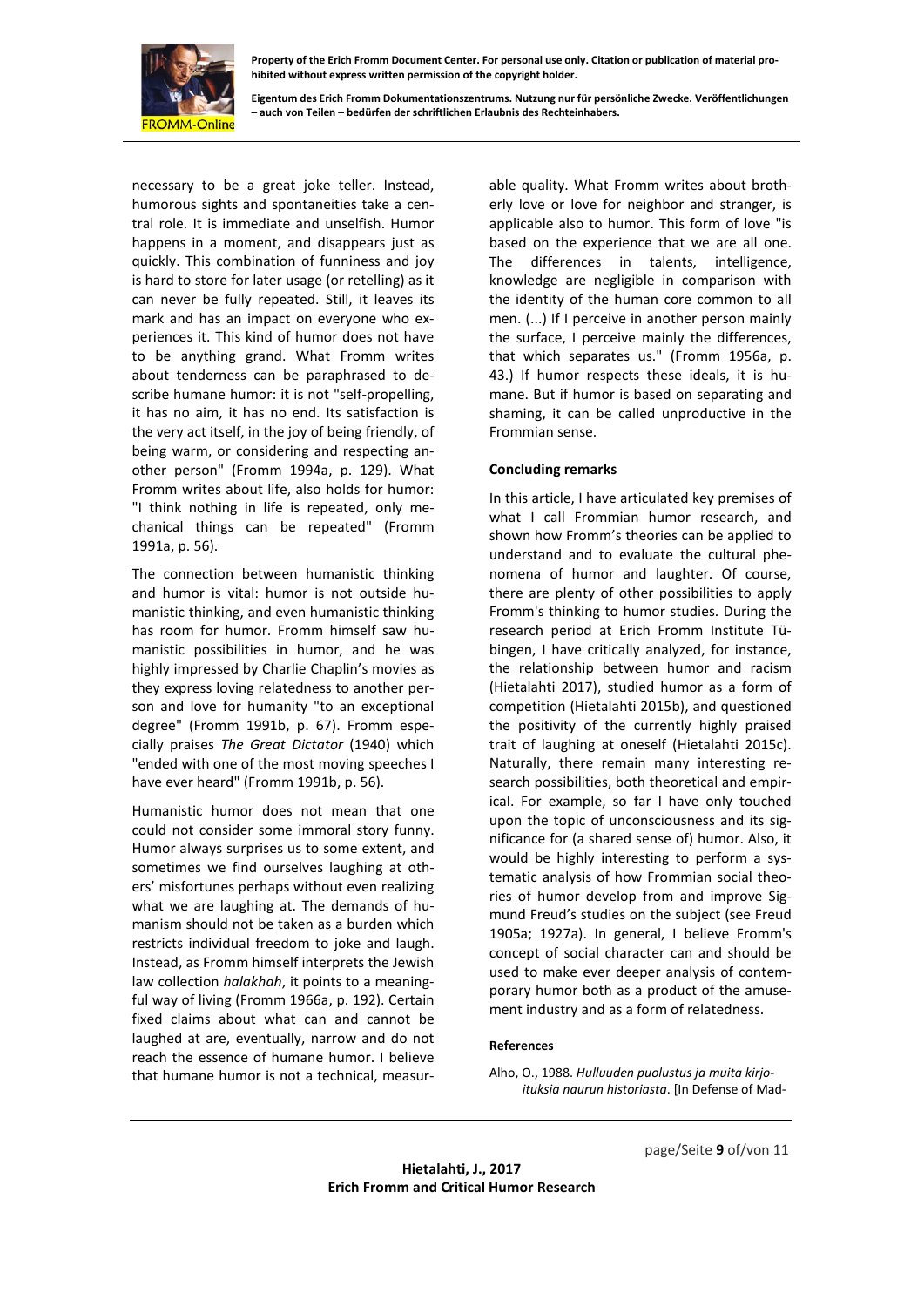

**Eigentum des Erich Fromm Dokumentationszentrums. Nutzung nur für persönliche Zwecke. Veröffentlichungen – auch von Teilen – bedürfen der schriftlichen Erlaubnis des Rechteinhabers.**

ness, and other writings about the history of laughter] Juva (WSOY).

- Bergson, H., 1913. *Laughter. An Essay on The Meaning of The Comic*. Trans. C. Brereton and F. Rothwell. New York (The Macmillan Company). The English translation originally published 1911.
- Butzer, B., and Kuiper, A., 2008. "Humor Use in Romantic Relationships: The Effects of Relationship Satisfaction and Pleasant Versus Conflict Situations." In *The Journal of Psychology* 2008 May; 142(3), pp. 245-260.
- Freud, S., 1905a. *Jokes and Their Relation to the Unconscious*. Trans. J. Strachey. London (The Hogarth Press and the Institute of Psycho-Analysis) 1968, Standard Edition Vol. 7, pp. 255-268.
- Freud, S., 1927a. "Humour" In *The Complete Psychological Works of Sigmund Freud*, Volume XXI (1927-1931). Trans. James Strachey. London (The Hogarth Press) 1968, 159-166.
- Fromm, E., 1941a. *Escape From Freedom*. New York (Henry Holt and Company) 1994.
- Fromm, E., 1947a. *Man for Himself. An inquiry into the psychology of ethics*. London and New York (Routledge) 2003.
- Fromm, E., 1956a. *The Art of Loving*. New York (Continuum) 2000.
- Fromm, E., 1960e. "A Foreword by Erich Fromm" In A. S. Neill (1960) *Summerhill. A radical approach to child rearing*. New York (Hart Publishing Company), pp. ix-xvi.
- Fromm, E., 1962a. *Beyond the Chains of Illusions: My Encounter with Marx and Freud*. New York/London (Continuum) 2006.
- Fromm, E., 1964. *The Heart of Man. Its Genius for Good and Evil*. New York (AMHF) 2010.
- Fromm, E., 1966a. *You Shall Be as Gods. A Radical Interpretation of the Old Testament and Its Tradition*. New York (Holt, Rinehart and Winston) 1991.
- Fromm, E., 1973a. *The Anatomy of Human Destructiveness*. New York (Picador/Henry Holt and Company) 1992.
- Fromm, E., 1976a. *To Have or To Be?* New York: Open Road / Integrated Media. ebook. Retrieved from iTunes Store.
- Fromm, E., 1981a. *On Disobedience and Other Essays*. New York (The Seabury Press) 1981.
- Fromm, E., 1990a. *The Revision of Psychoanalysis*. Boulder/San Francisco/Oxford (Westview Press) 1990.
- Fromm, E., 1991a. *The Art of Listening*. New York (Continuum) 1998.
- Fromm, E., 1991b. *The Pathology of Normalcy*. New York (AMHF) 2010.
- Fromm, E., 1991f [1961]. The Humanist Concept of Mental Health. In *Fromm Forum* 6/2002, Tübingen, International Erich Fromm Society, pp. 3–7.
- Fromm, E., 1994a. *Love, Sexuality, and Matriarchy. About Gender*. Ed. R. Funk. New York (Fromm International Publishing Corporation) 1997.
- Fromm, E., and Maccoby, M., 1970b. *Social Character in a Mexican Village: a sociopsychoanalytic study*. ebook, available from iTunes Store. New York (Open Road).
- Gouin, R., 2004. What's so funny? Humor in women's accounts of their involvement of social action. *Qualitative Research* 4 (1), pp. 25–44.
- Graham, E. E., 1995. The involvement of sense of humor in the development of social relationships. In Communication Reports, Volume 8, 1995, Issue 2, pp. 158-169.
- Gray, J., Jones, J. P., and Thompson, E., 2009. "The State of Satire, the Satire of State". In: J. Gray, J. P. Jones and E. Thompson (eds.) (2009). *Satire TV: Politics and Comedy in the Post-Network Era*. London & New York (NYU Press), pp. 3–36.
- Hobbes, T., 1962 [1651]. *Leviathan: On the matter, forme and power of a commonwealth ecclesiasticall and civil*. New York (Collier Books).
- Hietalahti, J., 2015a. Huumorin kahlittu vapaus (trans. The Chained Freedom of Humor). In: Kalevalaseuran vuosikirja 94. *Huumorin skaalat. Esitys, tyyli, tarkoitus*. Eds. S. Knuuttila, P. Hakamies ja E. Lampela. SKS, pp. 19-35.
- Hietalahti, J., 2015b. Kilpailun läpäisemä huumori (trans. The Competitive Spirit of Humor) Kalevalaseuran vuosikirja 94. *Huumorin skaalat. Esitys, tyyli, tarkoitus*. Eds. S. Knuuttila, P. Hakamies ja E. Lampela. SKS, pp. 379-392.
- Hietalahti, J., 2015c. Laughing at Oneself. On the New Social Character. In *Studies in Social and Political Thought*. Volume 2 / Summer 2015. Special issue: Pathologies of Recognition, pp. 116-131.
- Hietalahti, J., 2016a. *The Dynamic Concept of Humor. Erich Fromm and the Possibility of Humane Humor*. Doctoral Dissertation. Jyväskylä Studies in Education, Psychology and Social Research 552.
- Hietalahti, J., 2016b. Humor and Disobedience. Understanding Controversial Humor. In *Filosofiska Notiser*, 3 (3), 23-44. Open access: http://filosofiskanotiser.com/Hietalahti16\_3\_1 .pdf
- Hietalahti, J., 2017 (forthcoming). Rasistinen hu-

page/Seite **10** of/von 11

**Hietalahti, J., 2017 Erich Fromm and Critical Humor Research**